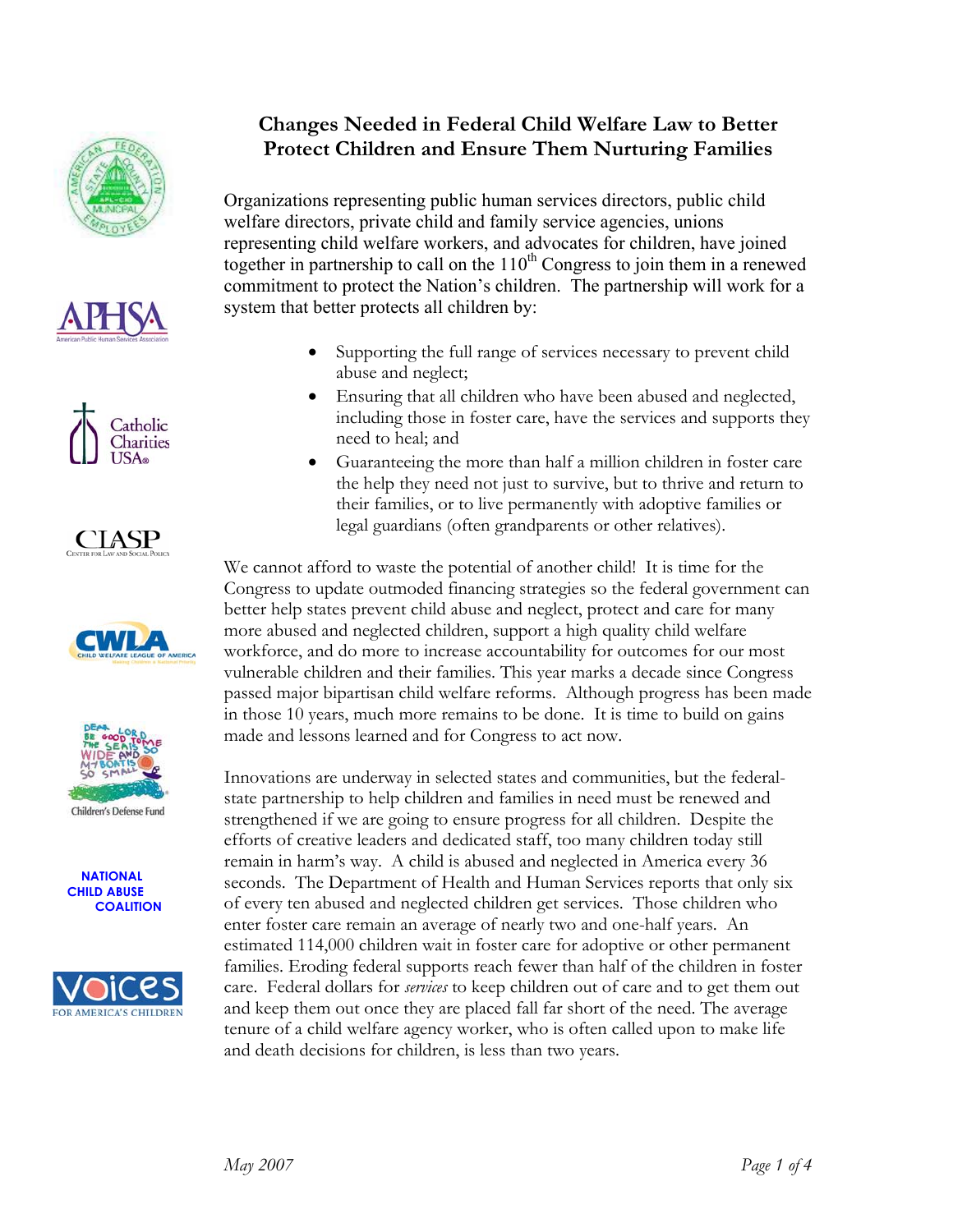

It will take all of us working with others across the country to keep children safe and in nurturing families. We will need to invest additional funds and to support a broad range of services and supports – including prevention, treatment and post-permanency services. On behalf of America's children, we ask Congress to act now to do its part.

This partnership of diverse organizations recommends a comprehensive package of reforms that will:















Guarantee services, supports and safe homes for *every child* who is at-risk of being or has been abused or neglected by strengthening the federal-state child welfare partnership by amending the federal Title IV-E statute to do the following without converting any of the Title IV-E to a block grant:

- **Promote investments in a broad continuum of services for children**  and families by allowing states that offer services and supports that safely reduce their foster care caseloads and expenditures to retain the Title IV-E federal funds they would have otherwise used for foster care and reinvest those funds in a range of services and supports that prevent child abuse and neglect, provided that the state dollars no longer needed for foster care are similarly invested.
- **Ensure federal, as well as state, financial support for all children**  when they must be placed in foster care by eliminating the income eligibility criteria applicable to Title IV-E, provided that state funds currently used for foster care are reinvested in prevention and treatment services for children who are at-risk of being or have been abused or neglected.
- **Guarantee children have access to critical post-permanency services** by amending Title IV-E of the Social Security Act to allow funds to be used to provide such services and supports. These services will prevent the return to foster care of children who are reunited with their parents, placed permanently with relatives or adopted from care. They will also help older youth who "age out" of foster care successfully transition to adulthood.
- **Guarantee children placed permanently with legal guardians (often grandparents or other relatives) receive federal, as well as state, financial support** by amending Title IV-E to allow funds to be used for subsidized guardianships, when return home and adoption are not appropriate options.
- **Ensure that children living with relatives while in foster care have access to Title IV-E federal, as well as state, financial support**, so long as the relatives have met state licensing standards that contain safety protections and criminal background checks.
- **Assure that Native American children have access to federal support** by allowing Indian tribes to have direct access to Title IV-E funding.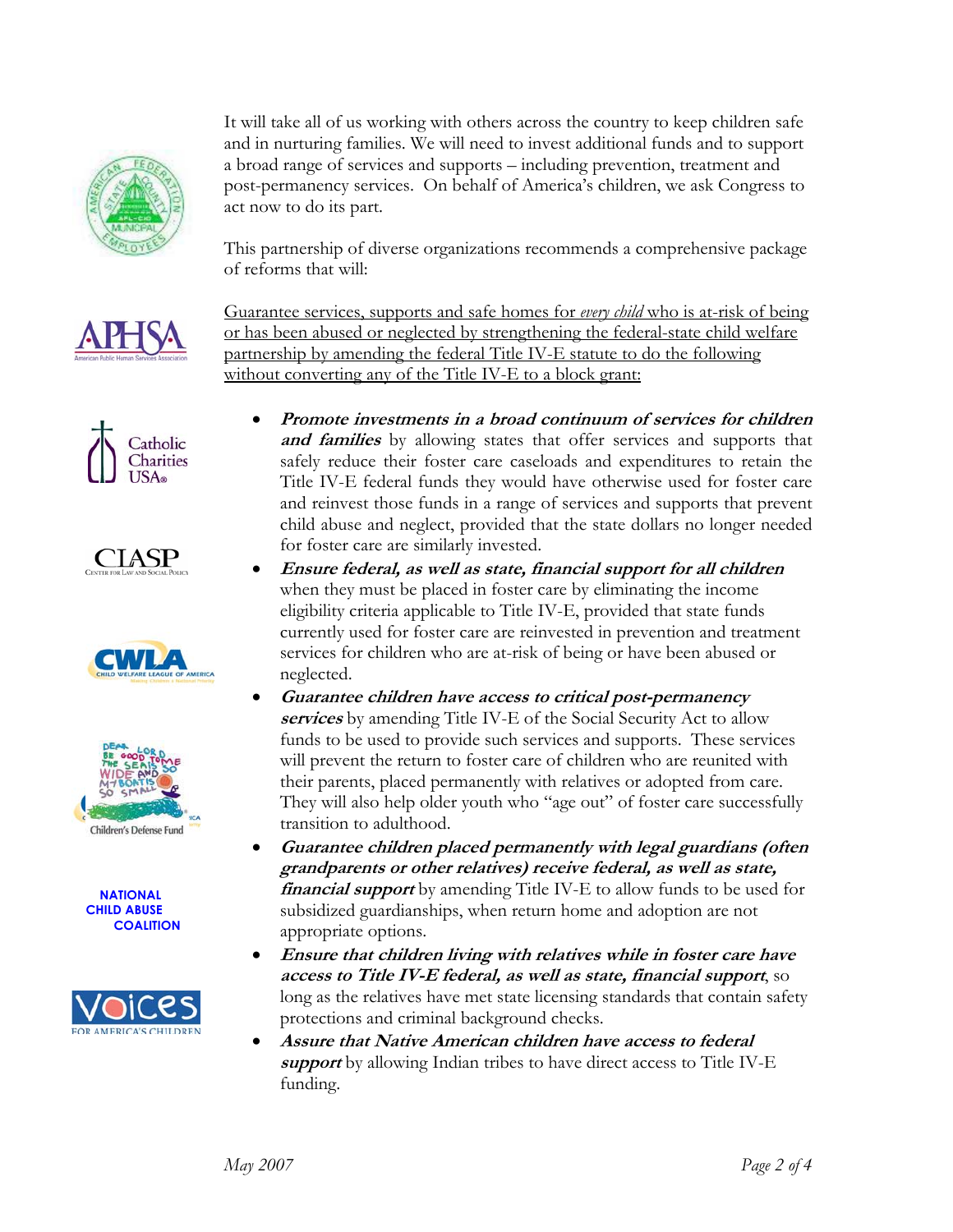## Promote program effectiveness:







**CIASP** 









- **Improve outcomes for children by enhancing and sustaining a competent, skilled and professional child welfare workforce** by allowing Title IV-E training funds to be used for training on all topics relevant to ensuing safety, permanency and well-being for children and for training to all staff who work with children who come to the attention of the child welfare system, including staff with private agencies as well as public agencies, court personnel, and those with expertise in health, mental health, substance abuse, and domestic violence services.
- **Ensure that all children involved with the child welfare system receive intensive, quality casework services** by increasing the Title IV-E federal match for casework services from 50 percent to the Federal Medical Assistance Percentage (FMAP) and thus increasing the capacity of child welfare agencies to address the needs of children and families. Assessments of children and families' needs, development and refinement of permanency plans, recruitment, licensing and supervision of foster and pre-adoptive parents are at the heart of child welfare casework and these activities should be reimbursed as more than simple administrative expenditures. General overhead and purely administrative expenditures would continue to be reimbursed at a 50 percent match.
- **Promote rigorous evaluation of programs and practices** and prevent the loss of critical child welfare funding by allowing states to reinvest penalties and disallowances back into the child welfare system to conduct evaluations of promising approaches to achieving safety, permanence and well-being for children and to implement practices and approaches that have been demonstrated to improve these outcomes for children.

## Enhance accountability:

- **Enhance fiscal accountability** by requiring states to report annually on the funds spent on particular services and categories of services; the number of children and families provided each service; the duration of those services; and the number of children and families referred for services who are unable to access such services.
- **Evaluate the effectiveness of this package of reforms** five years after enactment by directing the Government Accountability Office to conduct a study of: (1) enhancements of preventive, permanency and post-permanency services; (2) changes in foster care placements; (3) recruitment, retention, and workloads of child welfare workers; and (4) improved outcomes for children who are at–risk of entering or have entered the child welfare system.
- **Increase the knowledge about outcomes for children** by allowing states to submit additional state level data during the Child and Family Service Review process.